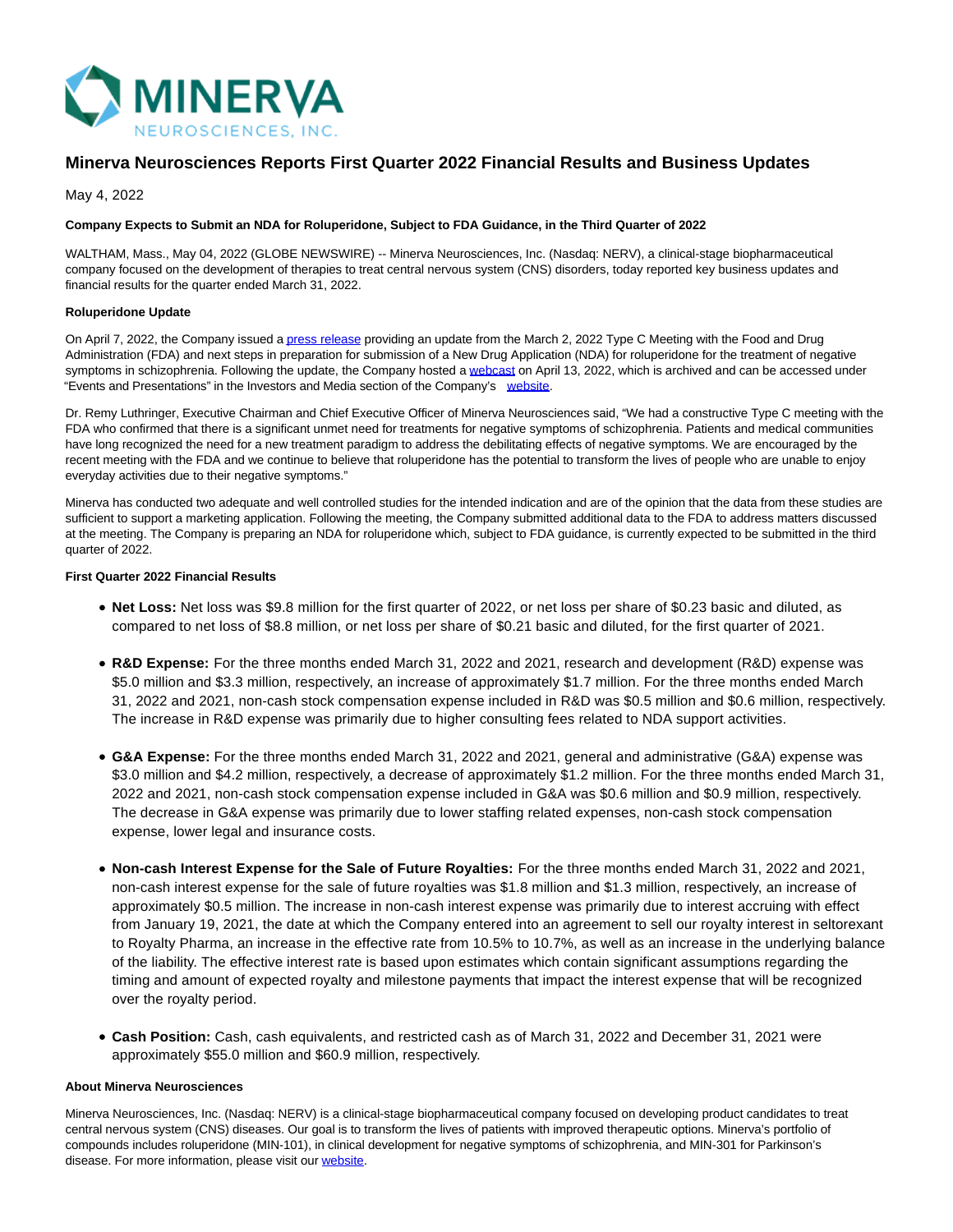#### **Forward-Looking Safe Harbor Statement**

This press release contains forward-looking statements which are subject to the safe harbor provisions of the Private Securities Litigation Reform Act of 1995, as amended. Forward-looking statements are statements that are not historical facts, reflect management's expectations as of the date of this press release, and involve certain risks and uncertainties. Forward-looking statements include, but not limited to, statements herein with respect to the clinical development of roluperidone as monotherapy for the treatment of negative symptoms of schizophrenia; the potential benefits of roluperidone; the adequacy and efficacy of our clinical trials and studies with roluperidone, and the sufficiency of the data from such trials and studies to support marketing application; our interpretation of the feedback from the U.S. Food and Drug Administration (FDA); the anticipated timing of New Drug Application (NDA) submission; the timing and outcomes of future interactions with U.S. and foreign regulatory bodies, including the FDA; and management's ability to successfully achieve its goals. These forward-looking statements are based on our current expectations and may differ materially from actual results due to a variety of factors including, without limitation, whether we will be able to successfully address the FDA's concerns discussed herein and whether our future interactions with the FDA will have satisfactory outcomes; whether the FDA will support and accept an NDA submission for roluperidone; whether and when, if at all, our NDA for roluperidone, if successfully submitted, will be approved by the FDA; whether roluperidone will be successfully marketed if approved; management's ability to successfully achieve its goals; our ability to raise additional capital to fund our operations on terms acceptable to us; and general economic conditions. Other factors that may cause our actual results to differ from those expressed or implied in the forward-looking statements in this press release are identified under the caption "Risk Factors" in our filings with the Securities and Exchange Commission, including our Quarterly Report on Form 10-Q for the quarter ended March 31, 2022, filed with the Securities and Exchange Commission on May 4, 2022. Copies of reports filed with the SEC are posted on our website a[t www.minervaneurosciences.com.](https://www.globenewswire.com/Tracker?data=tDbaAJG1oF-mfPmTXC5L6qzLb0y7-kdGYCdMCqzdCJliyfRO0lYwlh5oPt-XCzllE5h5iwsswcexjvJxDJXy_ceeDVFThJVwPuVEC6Yu637l1PI3dubwdmM-SiRALuto) The forward-looking statements in this press release are based on information available to us as of the date hereof, and we expressly disclaim any obligation to update any forward-looking statements, except as required by law.

For more information:

Investor inquiries: **Fred Ahlholm** CFO, Minerva Neurosciences [info@minervaneurosciences.com](mailto:info@minervaneurosciences.com) Media Inquiries: **Helen Shik** Principal, Shik Communications LLC [helen@shikcommunications.com](mailto:helen@shikcommunications.com)

### **CONDENSED CONSOLIDATED BALANCE SHEET DATA (Unaudited)**

|                                                   | March 31, 2022 |            |    | December 31,<br>2021 |  |
|---------------------------------------------------|----------------|------------|----|----------------------|--|
|                                                   | (in thousands) |            |    |                      |  |
| <b>ASSETS</b>                                     |                |            |    |                      |  |
| <b>Current Assets:</b>                            |                |            |    |                      |  |
| Cash and cash equivalents                         | \$             | 54,947     | S  | 60,755               |  |
| Restricted cash                                   |                | 100        |    | 100                  |  |
| Prepaid expenses and other current assets         |                | 650        |    | 1,346                |  |
| <b>Total current assets</b>                       |                | 55,697     |    | 62,201               |  |
| Capitalized software, net                         |                | 52         |    | 52                   |  |
| Goodwill                                          |                | 14,869     |    | 14,869               |  |
| <b>Total Assets</b>                               |                | 70,618     | \$ | 77,122               |  |
| <b>LIABILITIES AND STOCKHOLDERS' EQUITY</b>       |                |            |    |                      |  |
| <b>Current Liabilities:</b>                       |                |            |    |                      |  |
| Accounts payable                                  | \$             | 1,586      | \$ | 1,853                |  |
| Accrued expenses and other current liabilities    |                | 1,662      |    | 966                  |  |
| <b>Total current liabilities</b>                  |                | 3,248      |    | 2,819                |  |
| Long-Term Liabilities:                            |                |            |    |                      |  |
| Liability related to the sale of future royalties |                | 68,106     |    | 66,327               |  |
| <b>Total liabilities</b>                          |                | 71,354     |    | 69,146               |  |
| Stockholders' Equity:                             |                |            |    |                      |  |
| Common stock                                      |                | 4          |    | 4                    |  |
| Additional paid-in capital                        |                | 343,725    |    | 342,673              |  |
| Accumulated deficit                               |                | (344, 465) |    | (334, 701)           |  |
| Total stockholders' equity                        |                | (736)      |    | 7,976                |  |
| Total Liabilities and Stockholders' Equity        | \$             | 70,618     | \$ | 77,122               |  |

## **CONDENSED CONSOLIDATED STATEMENTS OF OPERATIONS (Unaudited)**